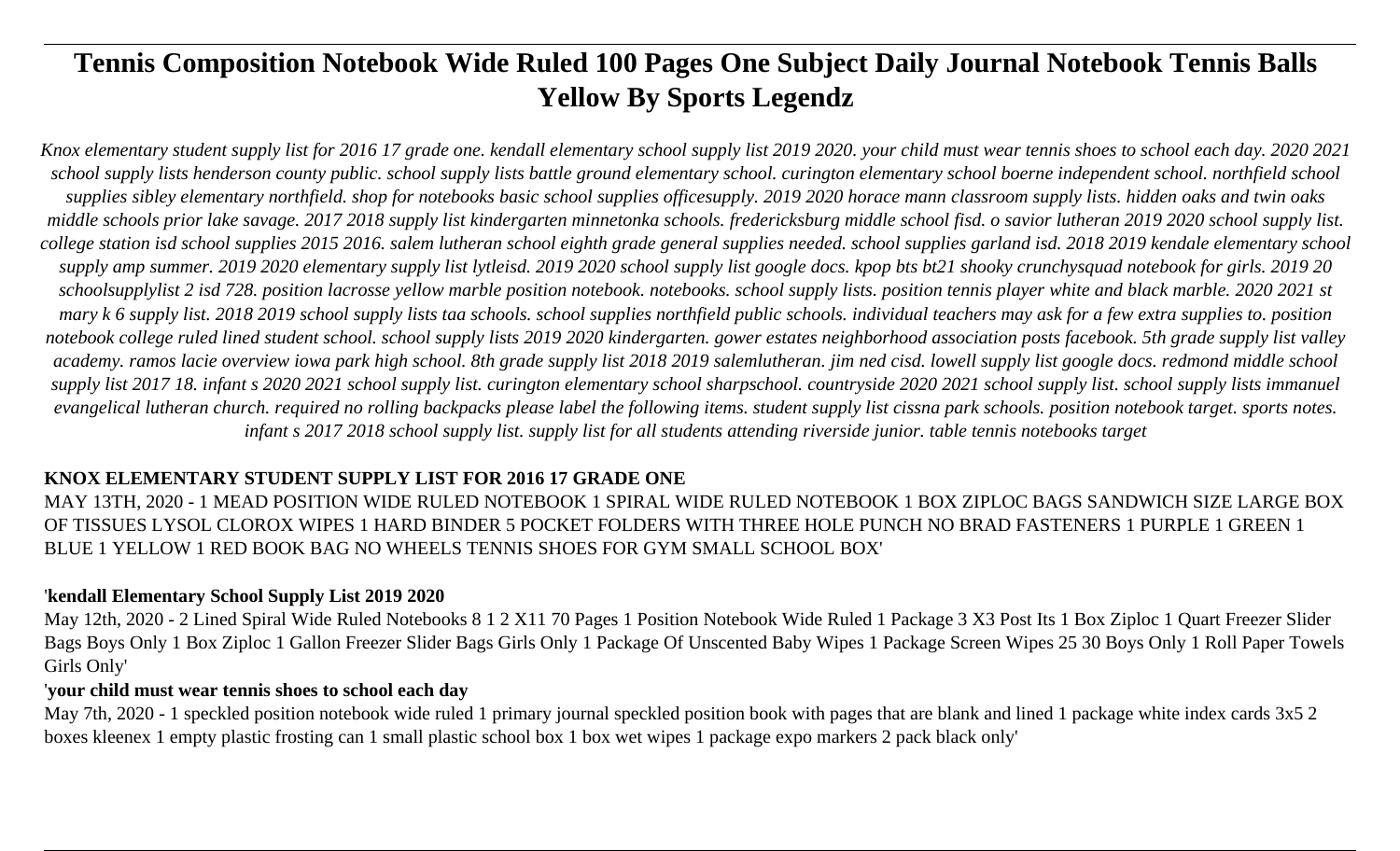# '**2020 2021 school supply lists henderson county public**

may 24th, 2020 - fourth grade reading writing 2 position notebooks 100 pages wide ruled math 1 position notebook 100 pages wide ruled science social studies tbd will let you know as the new year begins due to new hire supplies for each homeroom teacher binder trapper keeper style no larger than 2 inches as it doesn t fit in the desk where they are stored''*school supply lists battle ground elementary school*

*May 23rd, 2020 - 1 vinyl bound wide rule position book 100 pages 1 spiral notebook wide rule 70 pages 1 book bag no wheels 2 boxes regular sized kleenex 1 art shirt old shirt or smock 2 yellow highlighters chisel tip 1 wireless mouse paper and folders will be provided by mrs cupp each student will need tennis shoes for gym class*'

# '*curington elementary school boerne independent school*

*may 10th, 2020 - 2 pkgs notebook paper wide ruled 100 count 24 pencils 2 no mechanical pencils 2 ball point pens red blue or black 7 pocket folders with brads solid colors only 1 spiral notebook 100 pages wide ruled 5 position books 1 large zipper supply pouch 1 scissors 1 pkg graph paper 1 ruler centimeter and inches*'

# '*northfield School Supplies Sibley Elementary Northfield*

*May 10th, 2020 - Spiral Notebooks Wide Ruled 4 One Each Red Green Blue Yellow Position Notebook Wide Ruled 4 Cash To Cover Three Teacher Purchased Plastic Folders*''**shop For Notebooks Basic School Supplies Officesupply**

May 25th, 2020 - About Notebooks Find Notebooks For Students Of All Ages At Officesupply Find Position And Spiral Notebooks In Wide And College Ruled Whether You Need A Notebook For One Subject Or Five A Tablet For Children Learning To Write Or Testing Booklets For A Whole Classroom We Have It Here Waiting For You' '**2019 2020 HORACE MANN CLASSROOM SUPPLY LISTS**

# MAY 18TH, 2020 - 5 MEAD POSITION COLLEGE RULE NOTEBOOKS 100 PGS 1 PKG OF NOTEBOOK PAPER WIDE RULED 2 PKGS OF 36 2 PENCILS 1 PKG ELMER S GLUE STICKS 1 BOTTLE OF ELMER S WHITE SCHOOL GLUE 1 PACKAGE OF SMALL HOT GLUE STICKS FOR HOT GLUE GUN 2 PLASTIC 2 POCKET 3 PRONG FOLDERS BLUE AMP YELLOW''**hidden oaks and twin oaks middle schools prior lake savage**

may 22nd, 2020 - hidden oaks and twin oaks middle schools prior lake sayage 6th grade supply list 2017 2018 english 1 3 ring binder 1 pkg of binder dividers 1 position notebook college ruled 100 pages 1 scissors to be coll

glue bottle 1 pack 4x6 notecards 1 pack of college ruled lined paper'

# '**2017 2018 Supply List Kindergarten Minnetonka Schools**

May 17th, 2020 - 1 Wide Ruled Spiral Notebooks 70 80 Sheets Red 1 Position Notebook 100 Pages 4 Plain No Pictures Two Pocket Folders Red Yellow Purple Blue No Trapper Keepers Please 2 Boxes Crayons 24 Count 1 Box Colored Pencils 12 Count 1 Box Markers Classic Colors Wide Tip 10 Count 1 Pkg 4 Multi Colored Dry Erase Markers'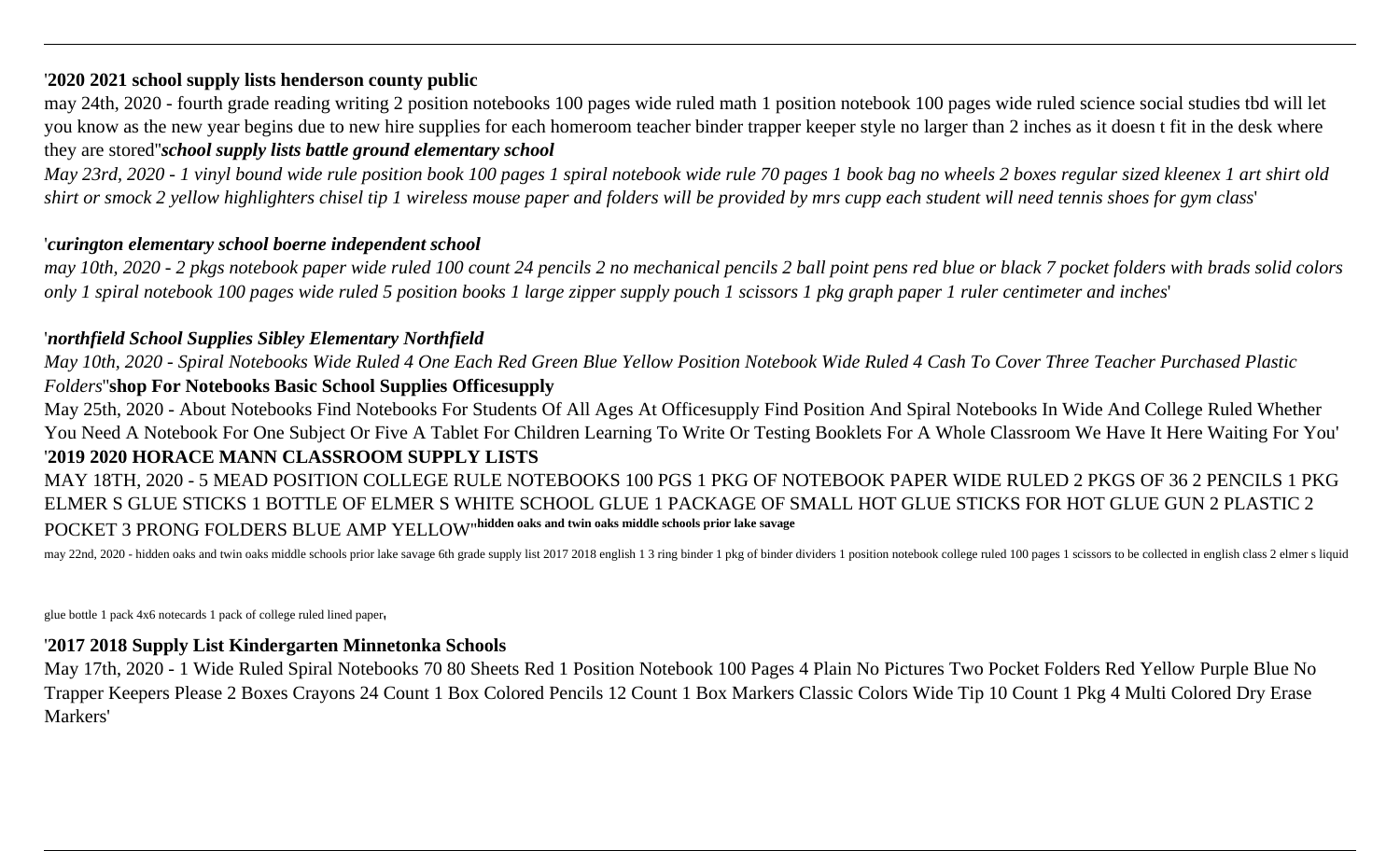# '**fredericksburg Middle School Fisd**

**May 22nd, 2020 - 1 Position Notebook 100 Pages Wide Ruled Not Plastic Girls Pre Athletics Deodorant No Spray Of Any Kind 8 50 For Dri Fit Shirt Athletic Shorts Red Black Grey White Or Any Bination Of These Colors Athletic Tennis Shoes No Vans Or Slip Ons Ponytail Holders Water Bottle Marked With Your Name**'

# '**o savior lutheran 2019 2020 school supply list**

may 9th, 2020 - 3 pkgs 3x5 ruled index cards 100 count 3 mead wide ruled black marble position books 100 count 1 pair tennis shoes to be left at school backpack no rolling backpacks sixth grade 36 2 lead ticonderoga pencils 6 blue ball point pens 6 black ball point pens 4 red medium stick pens 2 large boxes kleenex 1 pkg wide ruled notebook paper'

# '**COLLEGE STATION ISD SCHOOL SUPPLIES 2015 2016**

MAY 10TH, 2020 - 2 PKG NOTEBOOK PAPER 150 SHEETS WIDE RULED 4 POSITION NOTEBOOK WIDE RULED 3 SPIRAL NOTEBOOKS 70 PAGES WIDE RULED 1 BIG 3 RING BINDER WITH PLASTIC COVER 1 PKG NOTEBOOK

DIVIDERS WITH TABS 1 PENCIL POUCH 3 HOLE PUNCHED 4 POCKET FOLDERS WITH BRADS 1 SMALL PERSONAL SIZE PENCIL SHARPENER 1 RULER WITH 1 8 INCH MARKINGS'

# '*salem Lutheran School Eighth Grade General Supplies Needed*

*May 24th, 2020 - Notebook For Note Taking 1 Pocket Folder 1 Spanish 3 X 5 Ruled Index Cards 100 Count 3 Math Scientiﬕc Calculator 1 Algebra Mead Position Notebook College Ruled 100 Pages 1 Prealgebra 5 Subject Notebook 1 P E Tennis Shoes With Non Marking Soles Only To Be Used In The Gym 1 Science Position Notebook 1 Folder For Papers 1*''**SCHOOL SUPPLIES GARLAND ISD**

MAY 21ST, 2020 - 1 POSITION NOTEBOOK 1 PACKAGE OF 100 COUNT NOTEBOOK PAPER WIDE RULED 100 2 PENCILS TENNIS BALLS SIDEWALK CHALK HULA HOOPS FRISBEES THE TOYS ARE NOT ON YOUR CHILD S REQUIRED LIST THEY ARE JUST THINGS WE D WELE IF YOU WISH TO DONATE ANYTHING ON THE WISH LIST 5TH GRADE SCHOOL SUPPLIES'

# '**2018 2019 kendale elementary school supply amp summer**

**May 17th, 2020 - 2018 2019 kendale elementary school supply amp summer reading list kindergarten supply list 2018 2019 1 backpack no wheels 1 1 package of play dough brand name 8 sharpened pencils 2 1 4 big glue sticks underwear in a z 1 pocket folder any color wrapped in plastic**'

# '**2019 2020 elementary supply list lytleisd**

May 8th, 2020 - download the following lytle elementary supply list 2019 2020 lytle elementary supply list grades 2 5 please put your child s name on these items they will remain in your child s desk 4 plastic folders with brads 1 yellow 1 blue 1 red 1 green 4 position notebooks wide ruled 100 pages 3 packs expo dry erase markers 4 count' '**2019 2020 school supply list google docs**

may 13th, 2020 - 2 wide rule spiral notebooks 70 100 pages 1 position notebook wide ruled not spiral 6 pocket folders 1 120 count package of wide ruled filler paper 1 nylon pencil bag 7 25 x 10 25 1 paint shirt 1 4ct package expo dry erase markers low odor chisel tip tennis shoes required for pe days''**KPOP BTS BT21 SHOOKY**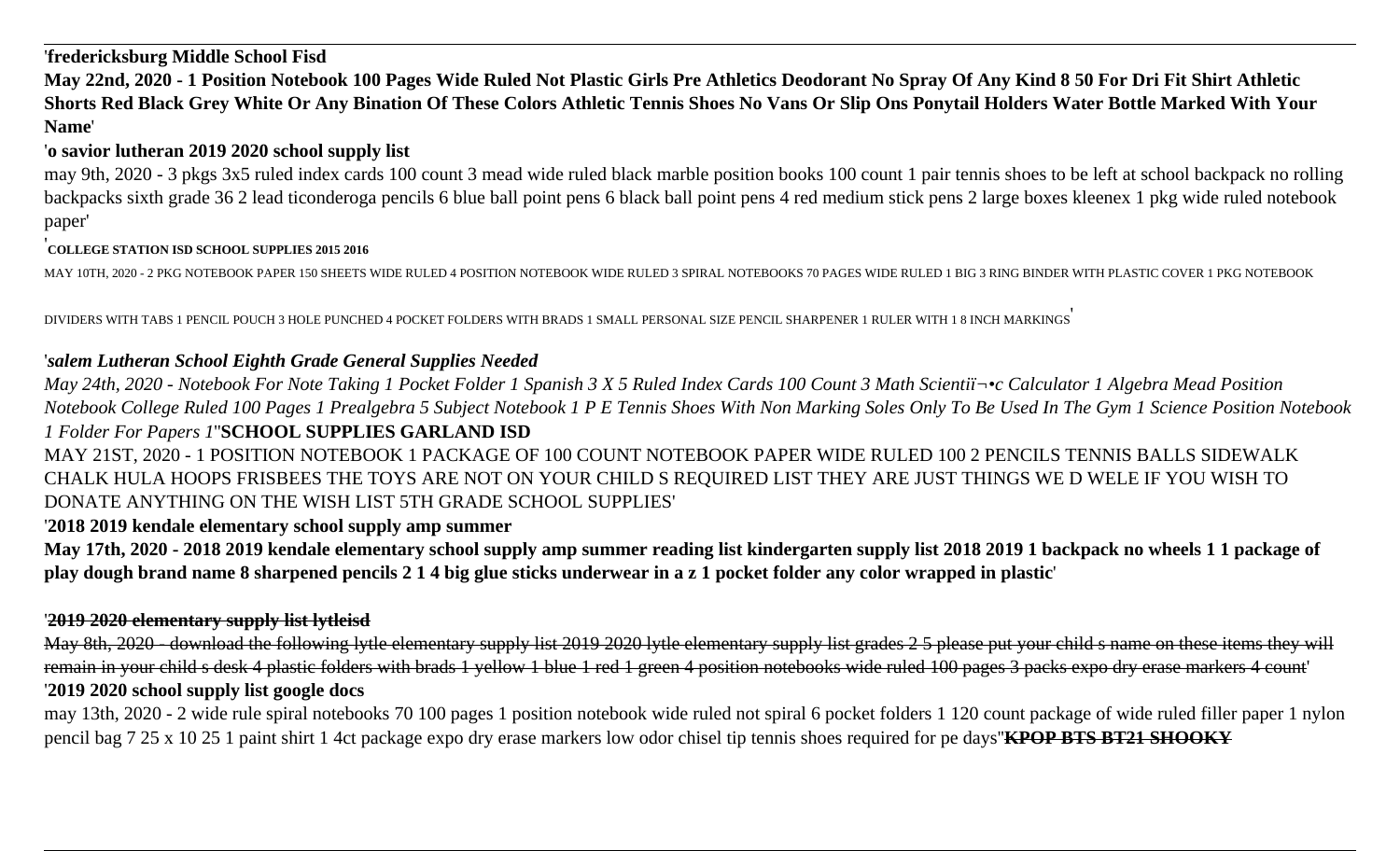# **CRUNCHYSQUAD NOTEBOOK FOR GIRLS**

MAY 23RD, 2020 - TENNIS 100 PAGES 8 5 X 11 NOTEBOOK COLLEGE RULED LINE PAPER BY RWG NEW 1 NOTEBOOK COLLEGE WIDE RULED WRITER S NOTEBOOK 9 44 FREE SHIPPING EXECUTIVE FREE SHIPPING HAMILTON NOTEBOOK 110 BLANK LINED PAGE COLLEGE RULED POSITION NO 15 94 FREE SHIPPING COLLEGE RULED''**2019 20 Schoolsupplylist 2 Isd 728**

May 11th, 2020 - 2 Wide Ruled Notebooks 70 Pages 1 Mead Position Notebook 100 Pages 1 1 Inch 3 Ring Binder 1 12 Count Colored Pencils 1 Yellow Highlighter 1 8 Count Set Watercolor Paints With Brushes Crayola 2 Black Low Od Markers 1 Box Of Kleenex 1 Headphones 1 Sticky Notes'

#### '**position lacrosse yellow marble position notebook**

**May 18th, 2020 - the paperback of the position lacrosse yellow marble position notebook sports player wide ruled book 7 5 x 9 25 in 100 pages journal for girls due to covid 19 orders may be delayed**'

### '**NOTEBOOKS**

MAY 25TH, 2020 - BEST SELLER IN POSITION NOTEBOOKS BASICS WIDE RULED POSITION NOTEBOOK 100 SHEET SOLID BLACK 4 PACK 4 7 OUT OF 5 STARS 1 006 10 04 10 04 SAVE 5 MORE WITH SUBSCRIBE AMP SAVE BASICS WIDE RULED WIREBOUND 3 SUBJECT 150 SHEET NOTEBOOK WITH DIVIDER PACK OF 6 10 5 X 8 INCH MULTI COLOR'

#### '**school supply lists**

May 27th, 2020 - 1 graph paper position notebook 81 2 x 11 math you may use yours from 19 20 school year 1 package loose leaf graph paper 200 pages 8 12 x 11 math 1 spiral notebook wide ruled 1 for spanish 1 6th grade only or gill brand soprano recorder cool colors or traditional'

#### '**position tennis player white and black marble**

april 19th, 2020 - the paperback of the position tennis player white and black marble position notebook sports wide ruled book  $7.5 \times 9.25$  in 100 pages journal for due to covid 19 orders may be delayed

### '**2020 2021 St Mary K 6 Supply List**

May 11th, 2020 - Qty Qty 1 1 2 Pkg 100 Count Blank Index Cards Shared 1 1 1 1 Pkg Pencil Top Erasers Shared 2 Position Notebooks Wide Rule 100 Pages Shared 6 6 1 1 2 1 Box Basic Crayola Markers 1 Scissors Pointed 1 Box Colored Pencils 2 Large Boxes Of Kleenex Shared 1 Box Water Colors Good Quality Please 1 Pair Of Tennis Shoes For Gym To Be Left At School'

### '*2018 2019 school supply lists taa schools*

*may 6th, 2020 - 2018 2019 school supply lists the right tools help kids succeed in school find what you tennis shoes for participation in physical education 1 science position notebook wide ruled 100 200 sheets*'

### '**school supplies northfield public schools**

**may 22nd, 2020 - 2 spiral notebooks wide ruled 1 blue 1 other 1 plastic pocket folder 3 prong with clasps any color pocket folders 3 1 green 1 yellow 1 blue position**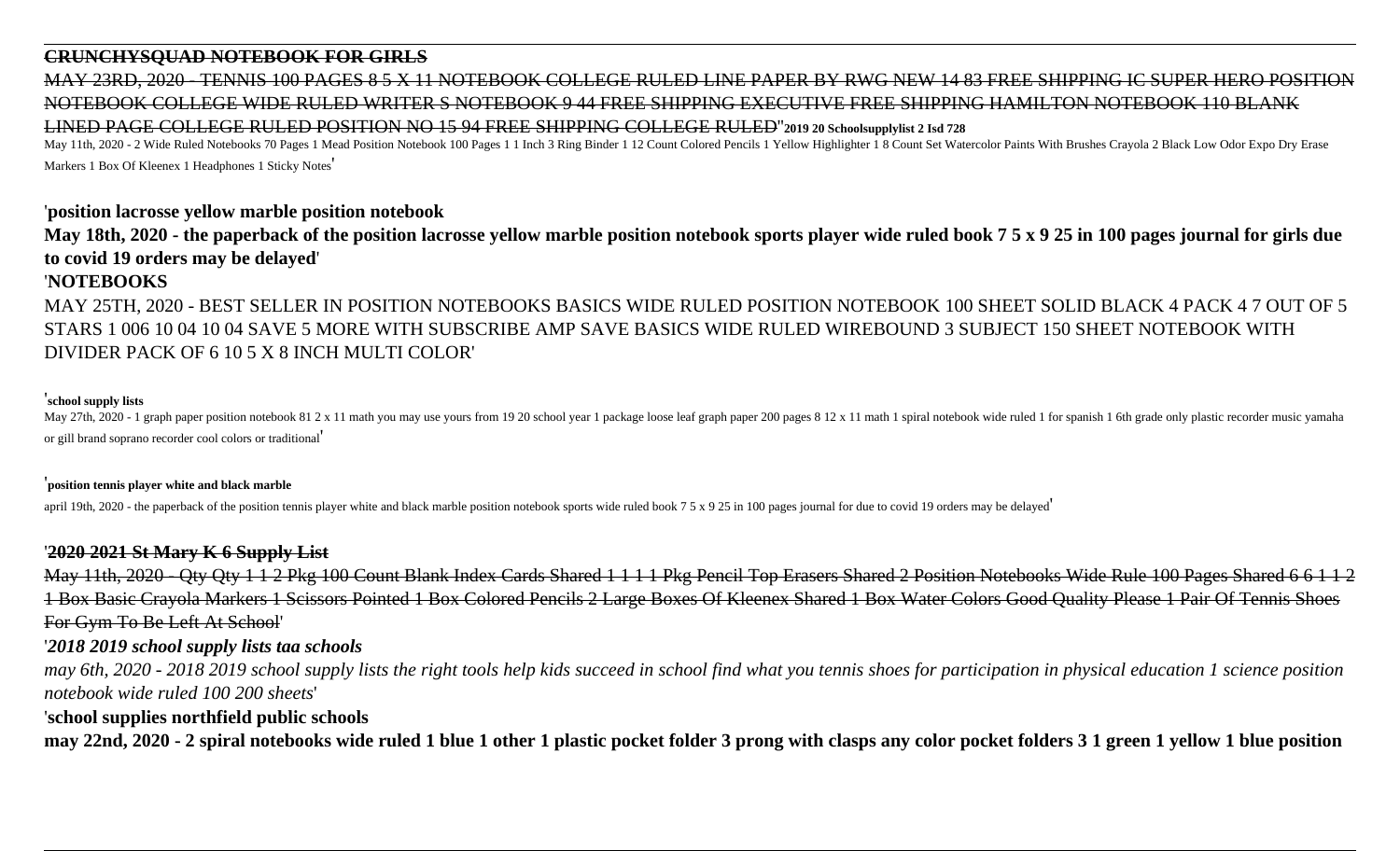# **notebook wide ruled 100 pages gym shoes cleanschool bag backpack scholastic magazine 6 00 check nfd schools the following items should not be labeled**' '**individual teachers may ask for a few extra supplies to**

may 12th, 2020 - position hardcover book 100 sheets pack of wide ruled notebook paper position hardcover book 100 pages social studies spiral notebook or position book earbuds tennis shoes bination lock school will provide title milton m''**position notebook college ruled lined student school**

May 15th, 2020 - position notebook college ruled lined mead position book 6 pack of cute notebooks college ruled paper hard cover 100 sheets 200 pages pastel color notebook 4 9 out of 5 stars 199 16 97 16 97 position notebook college ruled'

#### '**school supply lists 2019 2020 kindergarten**

may 14th, 2020 - 2 3 subject wide ruled spiral notebook must have plastic front w pocket folder dividers 1 100 sewn in pages position notebook 1 1 5 binder for specials 1 package of 5 tabbed 3 ring binder divider sheets wi

#### ruled reinforced loose leaf paper'

### '**gower Estates Neighborhood Association Posts Facebook**

March 15th, 2020 - Position Book Wide Ruled Assorted Color 100 Ct Pages Crayons Crayola 24 Ct Box Divider 5 Tab Plastic Amp Pkt Write On Multi Color Avery Dry Erase Markers Expo Assorted Earbuds Hamiltonbuhl Tangle Free Cord Eraser Caps 12 Pkg Eraser Pink Pearl Papermate Large 1 Pk Folder Plastic Amp Pocket Blue Or Green'

#### '**5TH GRADE SUPPLY LIST VALLEY ACADEMY**

MAY 22ND, 2020 - 4 PACKS WIDE RULED NOTEBOOK PAPER LEAVE 2 AT HOME UNTIL NEEDED 2 SPIRAL NOTEBOOKS WIDE RULED ONLY 70 PAGES 1 1 INCH BINDER NO LARGER NO SMALLER 8 PLASTIC POCKET DIVIDERS

WITH TABS FOR BINDER 1 POSITION STYLE NOTEBOOK 100 PAGES 3 JUMBO BOOK COVERS 1 PENCIL POUCH NO BOXES 24 2 PENCILS SIX SIDED' '**ramos lacie overview iowa park high school**

May 12th, 2020 - students will need a position book for class this year wide ruled and at least 100 pages students will be expected to bring a blue or black pen a pencil notebook paper and their chromebook to class each da

appreciated grades'

### '**8th Grade Supply List 2018 2019 Salemlutheran**

**May 18th, 2020 - Mead Position Notebook Wide Ruled 100 Pages 1 8th Grade Novels Author Title Isbn Cover Summer Reading To Be Read By August 22** Assignment Due August 31 Novels For 8th Grade Will Be Assigned Prior To ï¬ost Day Of School Students And Parents Will Be Notiï¬oed Before The ï¬orst Day Of **School**''**jim ned cisd**

April 6th, 2020 - jim ned lawn elementary 5 th grade school supply list 2019 2020 2 packages 2 pencils 2 packages wide ruled notebook paper 2 red pens 2 highlighters 2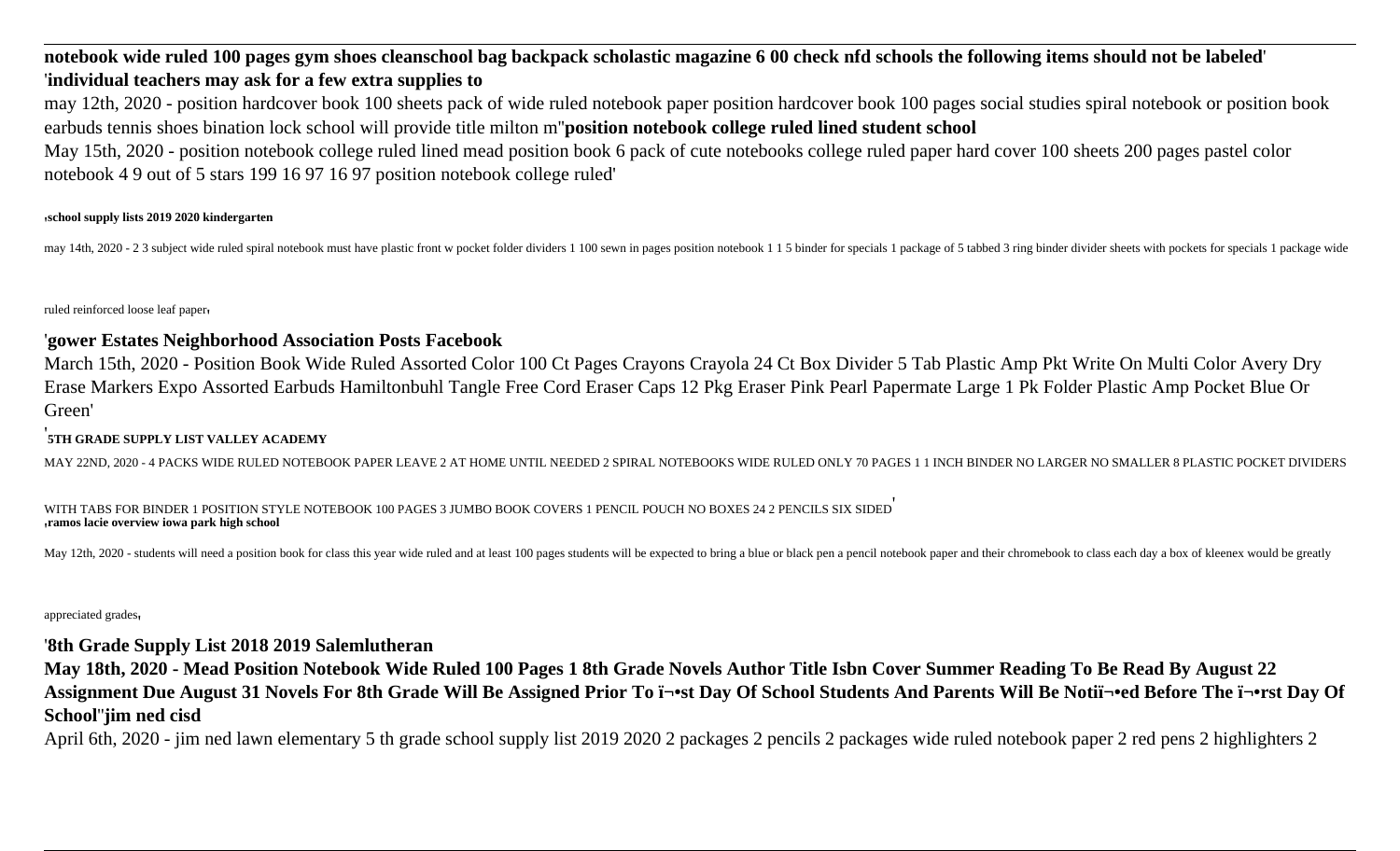position books wide ruled at least 100 pages 3 glue sticks must be permanent colored pencils'

#### '**lowell supply list google docs**

may 24th, 2020 - 2020 2021 lowell kindergarten supply list backpack please bring a backpack without wheels large backpacks do not fit in our lockers tennis shoes students need these for gym class everyday they do not have them to school or they may keep a pair a'

# '**REDMOND MIDDLE SCHOOL SUPPLY LIST 2017 18**

MAY 16TH, 2020 - 1 POSITION NOTEBOOK 5X5 QUAD GRID RULED AND 100 PAGES THIS WILL GO HOME EVERY NIGHT FOR MATH 2 RED CORRECTING PENS 2 FINE TIPPED BLACK SHARPIES OR FLAIR PENS 1 POSITION NOTEBOOK COLLEGE RULED AND 100 PAGES THIS WILL BE KEPT IN THE ELA SS CLASSROOM 2 POSITION NOTEBOOKS 5X5 QUAD GRID RULED AND 100 PAGES'

#### '**INFANT S 2020 2021 SCHOOL SUPPLY LIST**

23RD, 2020 - WEAR TENNIS SHOES ON PE DAY KINDERGARTEN 2020 2021 SCHOOL SUPPLY LIST 1 PLASTIC SCHOOL SUPPLY BOX PACK OF BROAD TIP MARKERS CLASSIC COLORS 6 SMALL WASHABLE ALL PURPOSE SCHOOL GLUE STICKS 1 12 PACK OF COLORED PENCILS SHARPENED'

'**curington elementary school sharpschool**

may 11th, 2020 - 2 pkgs notebook paper wide ruled 100 count 24 pencils 2 no mechanical pencils 1 pkg expo markers 2 ball point pens red blue or black 7 pocket folders with brads solid colors only 1 spiral notebooks 100 pag

large zipper case or school box 1 handheld pencil sharpener with cover optional''**countryside 2020 2021 school supply list**

may 22nd, 2020 - 1 spiral wide ruled notebooks 100 ct pages 1 position wide ruled notebook can be 70 ct pgs hole punched boys 1 box of slide loc bags quart girls 1 box slide loc bags. Lbox 24 ct crayola crayons Lbox crayola colored pencils 1 box 10 ct classic crayola markers fine line markers broad line 4 or more black expo dry erase" SCHOOL<br>SUPPLYELISTS IMMANCELTEVANGELTCALLU HERAN CHURCH pen

MAY 17TH, 2020 - 3 PACKAGES OF WIDE RULED LINED NOTEBOOK PAPER 1 STURDY 2 BINDER 1 PACK OF 8 TAB DIVIDERS 5TH AND 6TH 3 WIDE RULED POSITION NOTEBOOKS 7TH AND 8TH 2 WIDE RULED POSITION

NOTEBOOKS 1 PACKAGE 100 CT 3X5 LINED INDEX CARDS 1 BACKPACK 1 PAIR OF TENNIS SHOES TO BE LEFT AT SCHOOL 1 WATER BOTTLE 3 BOXES OF KLEENEXES NO LOTION'

#### '**REQUIRED NO ROLLING BACKPACKS PLEASE LABEL THE FOLLOWING ITEMS**

MAY 19TH, 2020 - 1 SPECKLED POSITION NOTEBOOK WIDE RULED 1 PRIMARY JOURNAL SPECKLED POSITION BOOK WITH PAGES THAT ARE BLANK AND LINED 1 PACKAGE WHITE INDEX CARDS 3X5 2 BOXES KLEENEX 1

EMPTY PLASTIC FROSTING CAN 1 SMALL PLASTIC SCHOOL BOX 1 BOX WET WIPES 1 REST MAT PLASTIC FOLD UP TYPE NO MAT COVERS ALLOWED'